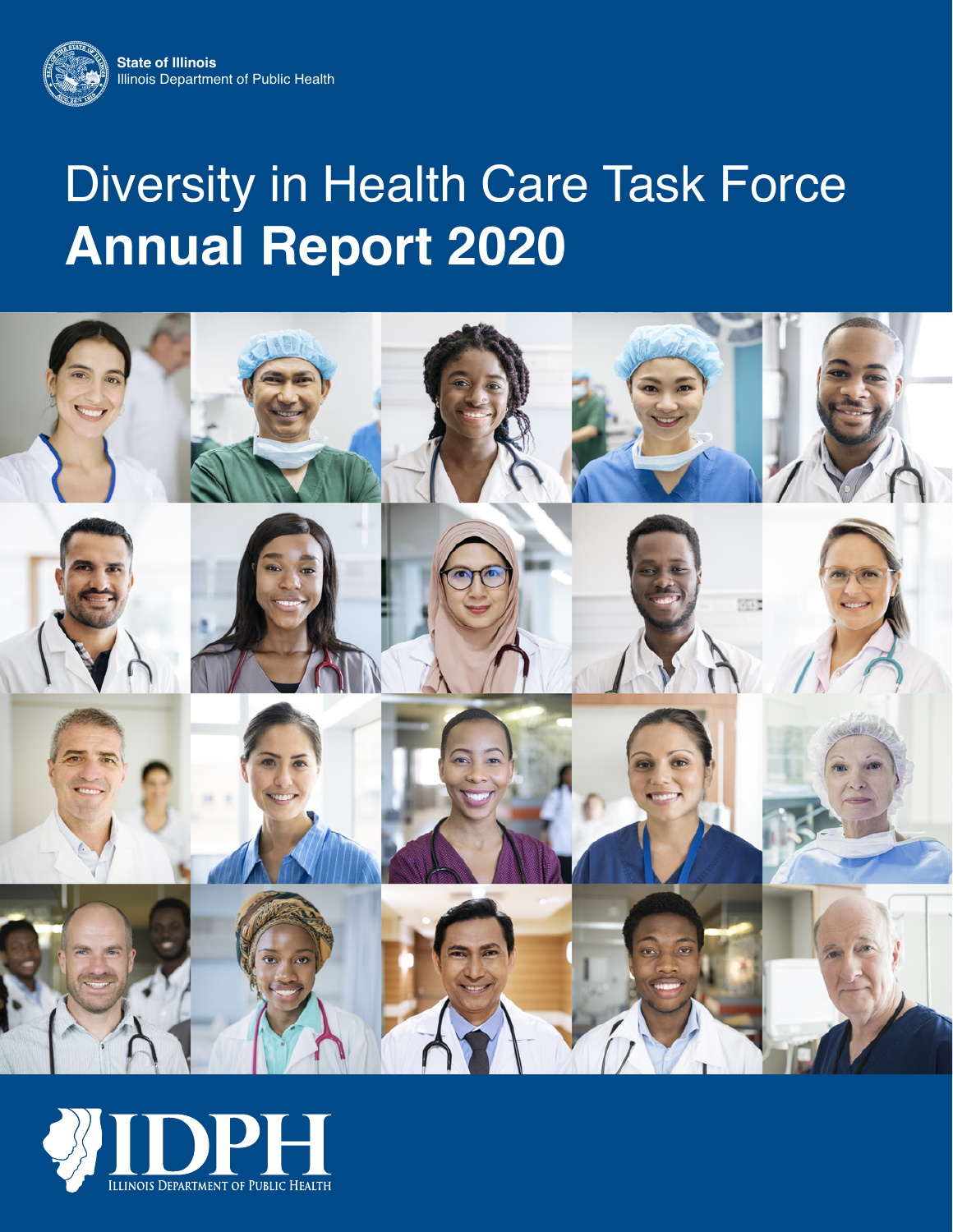## **Diversity in Health Care Task Force Annual Report 2020**

## **Executive Summary**

## **Introduction**

Pursuant to 20 ILCS 2310-213, the Diversity in Health Care Task Force annual report details the purpose of the task force, membership, activities, and policy and advocacy recommendations for the Governor and General Assembly. The recommendations aim to diversify the health care workforce by engaging students, parents, and the community to build an infrastructure that assists students in developing the skills necessary for careers in health care.

## **Task Force Overview and Activities**

The task force held its first meeting June 26, 2020 and elected a chair and established three working groups -- Education, Leadership, and Collaboration. The task force met in September and November 2020 to discuss relevant literature and data to appropriately frame and to generate a list of key recommendations.

## **Recommendations**

The task force will use the key recommendations to advise the Office of the Governor and General Assembly to engage students and the community at large to ultimately diversify the health care workforce.

## **Task Force Overview and Activities**

## **Legislative Mandate**

Effective January 1, 2020, newly enacted state legislation (P.A. 101-0273) established the *Diversity in Health Care Professions Task Force* with administrative support to be provided by the Illinois Department of Public Health (IDPH). The mission of the task force was to develop specified objectives that achieve greater diversity within the health care workforce (newly cited as 20 ILCS 2310-213).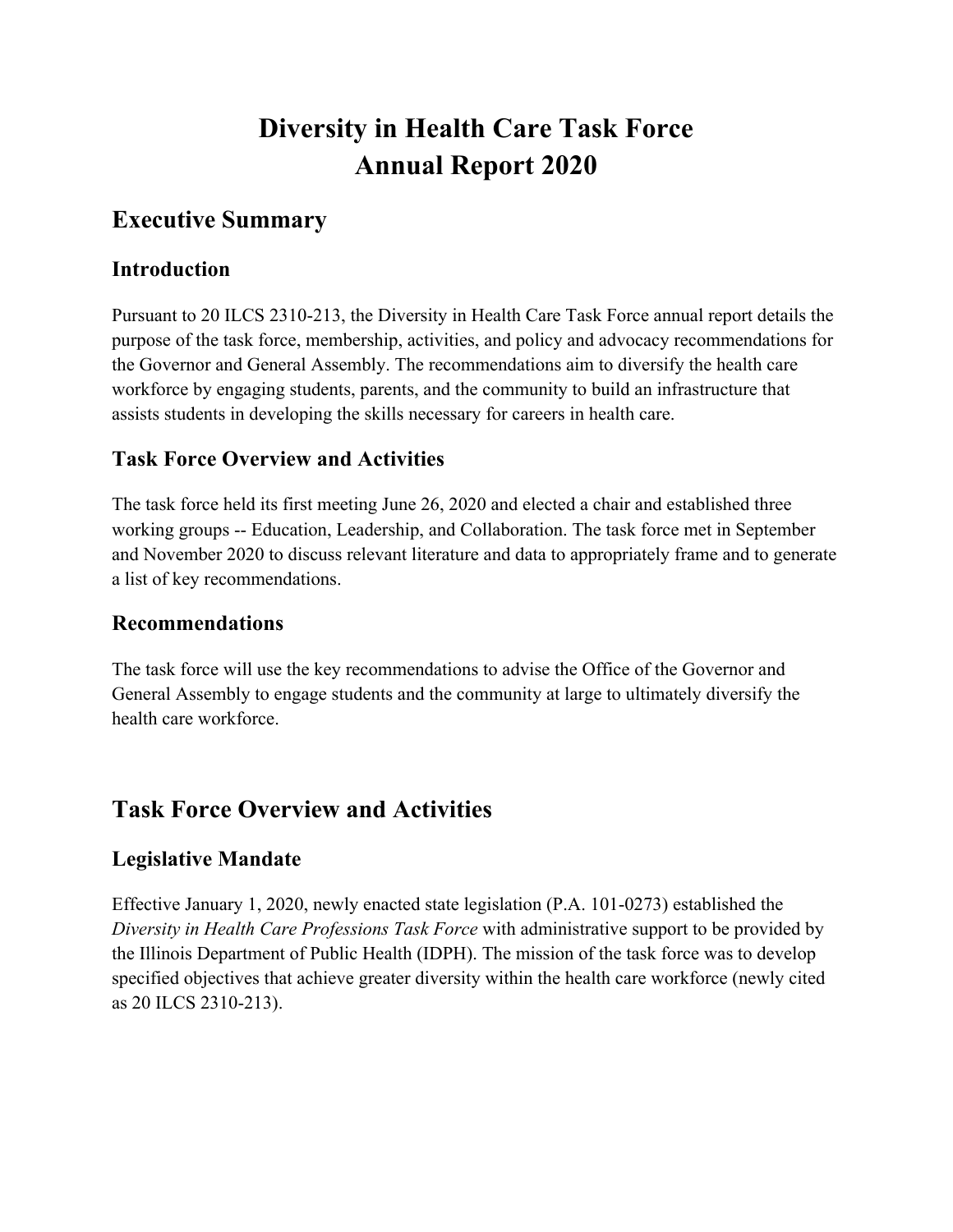#### **Task Force Composition**

The task force consists of two Illinois licensed professionals from the following categories: dentists, medical doctors, nurses; optometrists, pharmacists, physician assistants, podiatrists, and public health practitioners.

**Membership** \*Indicates leadership of a working group

Sarah Bazetta

Gloria E. Barrera, M.S.N., R.N., PEL-CSN\*

Martin Cortez, PharmD, B.C.P.S.

Sodabeh Etminan, D.M.D., M.P.H.\*

Vida Henderson, Ph.D., PharmD, M.P.H., M.F.A.

Christina Morettin, O.D., F.A.A.O.

Karona Mason, D.P.M., M.A.

Melissa Martin, M.P.H.

Ziemowit Mazur, Ed.M., M.S., PA-C \*

Len Meyer, M.H.S.A.\*

Erik Mothersbaugh, O.D., F.A.A.O.

Vidhya Prakash, M.D., F.A.C.P., F.I.D.S.A.

Bryan Richardson

Linda Taylor

Marla Wilson, D.P.M.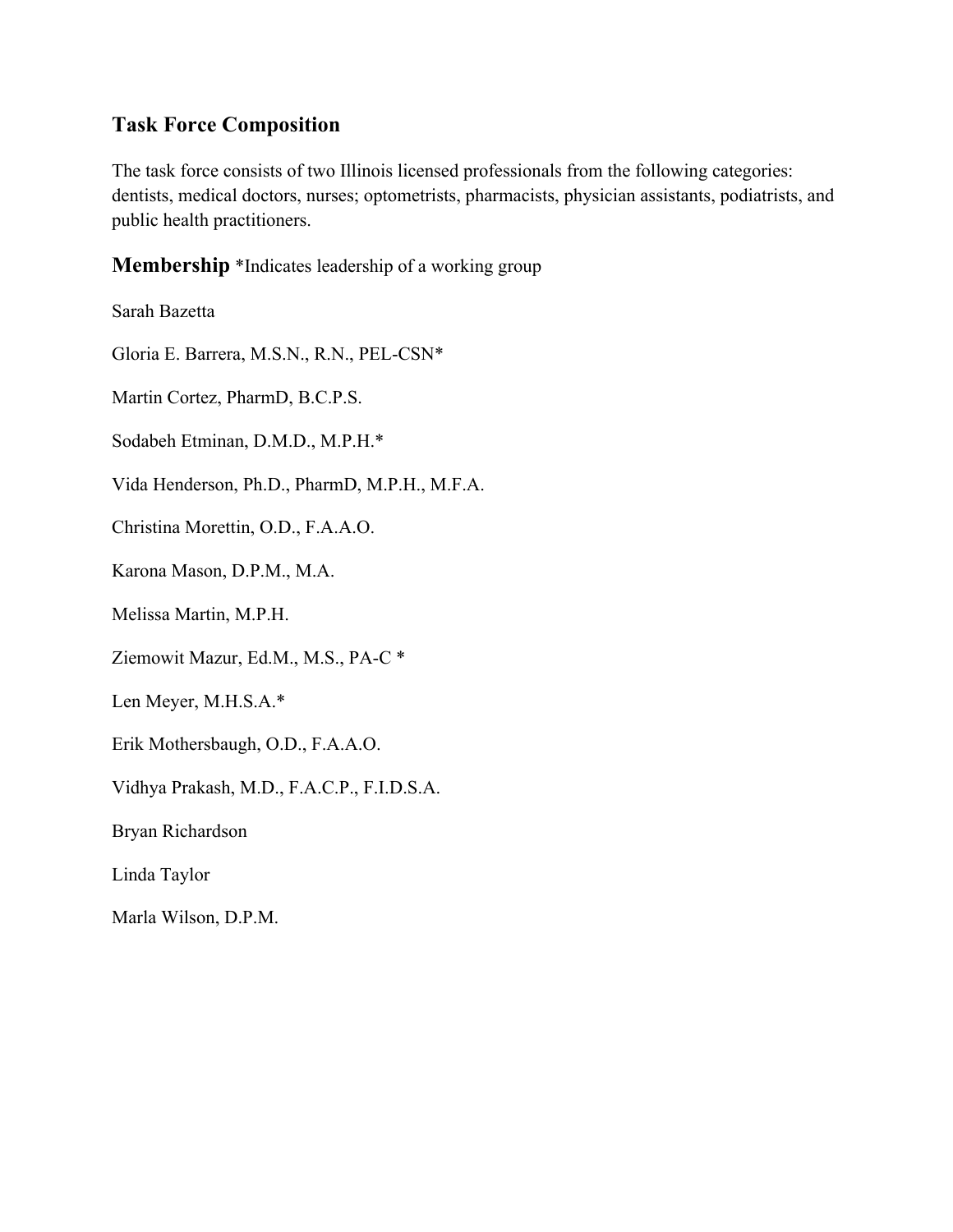## **Framework**

The task force elected to use the following framework to generate a list of key recommendations.

Purpose/Goal: To diversify the health care workforce by engaging students, parents, and the community to build an infrastructure that assists students in developing the skills necessary for careers in health care.

#### **Objectives**

- Minority students pursuing medicine or health care as a career option.
- Establishing a mentee/mentor relationship with current health care professionals and students by:
	- Utilizing social media to communicate important messages and success stories.
	- Holding a conference related to diversity and inclusion in health care professions.
- Early employment and support by:
	- Researching and leveraging best practices, including recruitment, retention, orientation, workplace diversity, and inclusion training.
	- Identifying barriers to inclusion and retention and proposing solutions.
- Health care leadership and succession planning including:
	- Providing education, resources, and tool kits.
	- Developing health work environments, leadership training on culture, diversity, and inclusion.
	- Obtaining workforce development concentrated on graduate and post-graduate education and succession planning.
- Collaborate with the following to achieve greater diversity in medicine and the health professions.
	- policy makers,
	- medical and specialty societies,
	- national minority organizations, and
	- other groups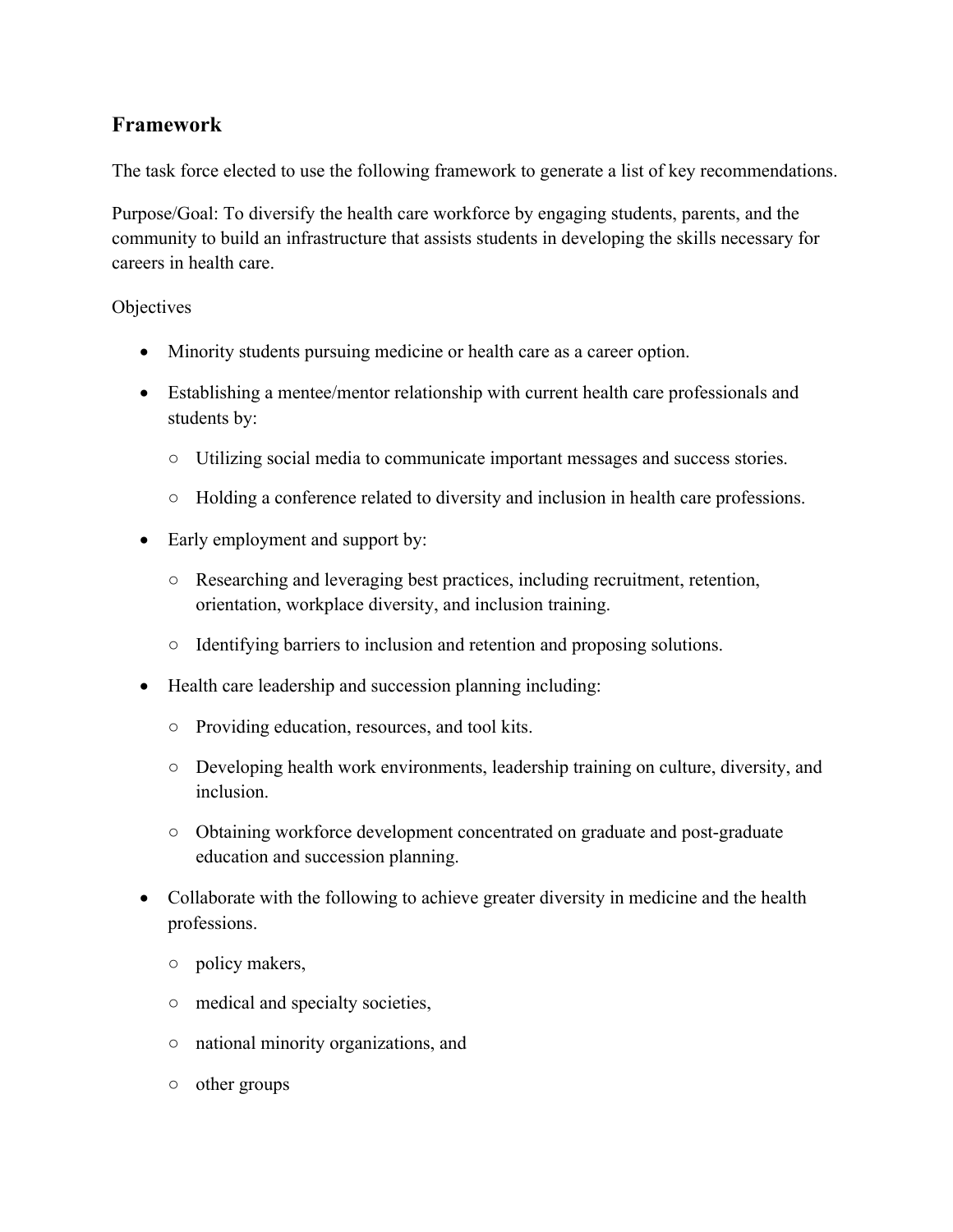#### **Priorities**

- Affirmative action programs should be designed.
- Recruitment activities should support and advocate for the full spectrum of racial, ethnic, and cultural diversity.
- Recruitment and academic preparations of underrepresented minority students should start in elementary school and throughout.
- Financial incentives should be increased to minority students.
- Staff should be hired in organizations who are accountable to the organizational leadership and implement and measure the effectiveness of their activities.
- Formal program or mechanism to ensure that these individuals rise to leadership positions at all levels.
- Organizations with a stake in enhancing workforce diversity should implement systems to track data and information on race, ethnicity, and other cultural attributes.

#### Considerations

- What does the data tell us about the existing disparities?
- What are local, regional, and national think tanks that can help with the data?
- What does the literature tell about solutions at scale?
- How should the initial list of recommendations/action items be prioritized?
- Who are the key stakeholders and experts that need to be brought to the table?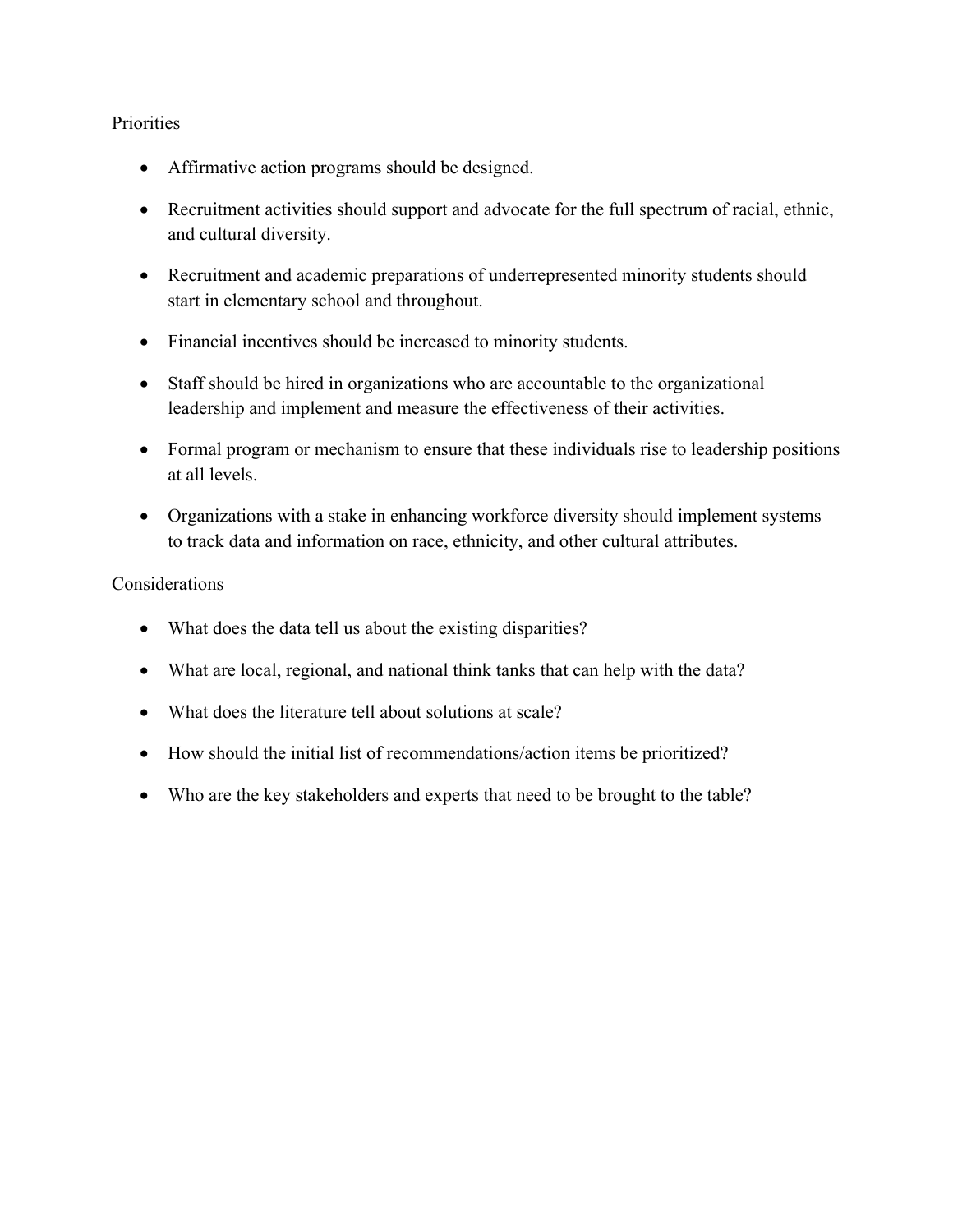#### **Task Force Activities to Date**

At the task force's initial meeting on June 26, 2020, members discussed purpose and goals, objectives, and priorities. The task force elected a chair, Dr. Vidhya Prakash and three working groups with chairs were selected in the following categories: Education, Leadership, and Collaboration.

Working group leaders met with their teams to further discuss existing data, literature, and key stakeholders who would be able to help the task force meet its goals. The task force met again on Sept. 11, 2020 and working groups shared their insights. When the task force met Nov. 2, 2020, each working group had generated a list of salient articles and key recommendations. The recommendations were finalized at the Dec. 3, 2020 meeting.

## **Task Force Key Recommendations**

#### **Introduction**

The COVID-19 pandemic has uncovered another, even more insidious pandemic – racism and oppression. The Centers for Disease Control and Prevention's (CDC) COVID-19 case surveillance from January to May 2020 found "among cases with known race and ethnicity, 33% of persons were Hispanic, 22% were Black, and 1.3% were American Indian/Alaska Native. These findings suggest that persons in these groups, who account for 18%, 13%, and 0.7% of the U.S. population, respectively, are disproportionately affected by the COVID-19 pandemic".<sup>1</sup> Inequities in social determinants of health that contribute to these disparities include occupations that preclude work from home, inequities in education and housing, and lack of access to health care and optimal health insurance.<sup>2</sup>

Disparities do not end with the COVID-19 pandemic, racism, or oppression. According to data from the American Association of Medical Colleges (AAMC), in 2018, only 5% of practicing U.S. physicians were Black and 5.8% of practicing U.S. physicians were Hispanic.<sup>3</sup> These figures stand in stark contrast to Blacks or African Americans representing 13.4% and Hispanics or Latinx representing 18.5% of the U.S. population, respectively.4 Further, in 2018, 64.1% of physicians were male and only 35.8% were female.3 Transgender and gender non-binary medical students and physicians often witness and experience stigma and discrimination and have to hide their identities.<sup>5</sup>

Recognizing the disproportionate impact of COVID-19 on underrepresented minority groups, coupled with underrepresentation of these very groups in the health care workforce, what is the case for diversity in the health care workforce? A culturally competent workforce is imperative to optimize patient satisfaction and to provide the highest quality of care for an increasingly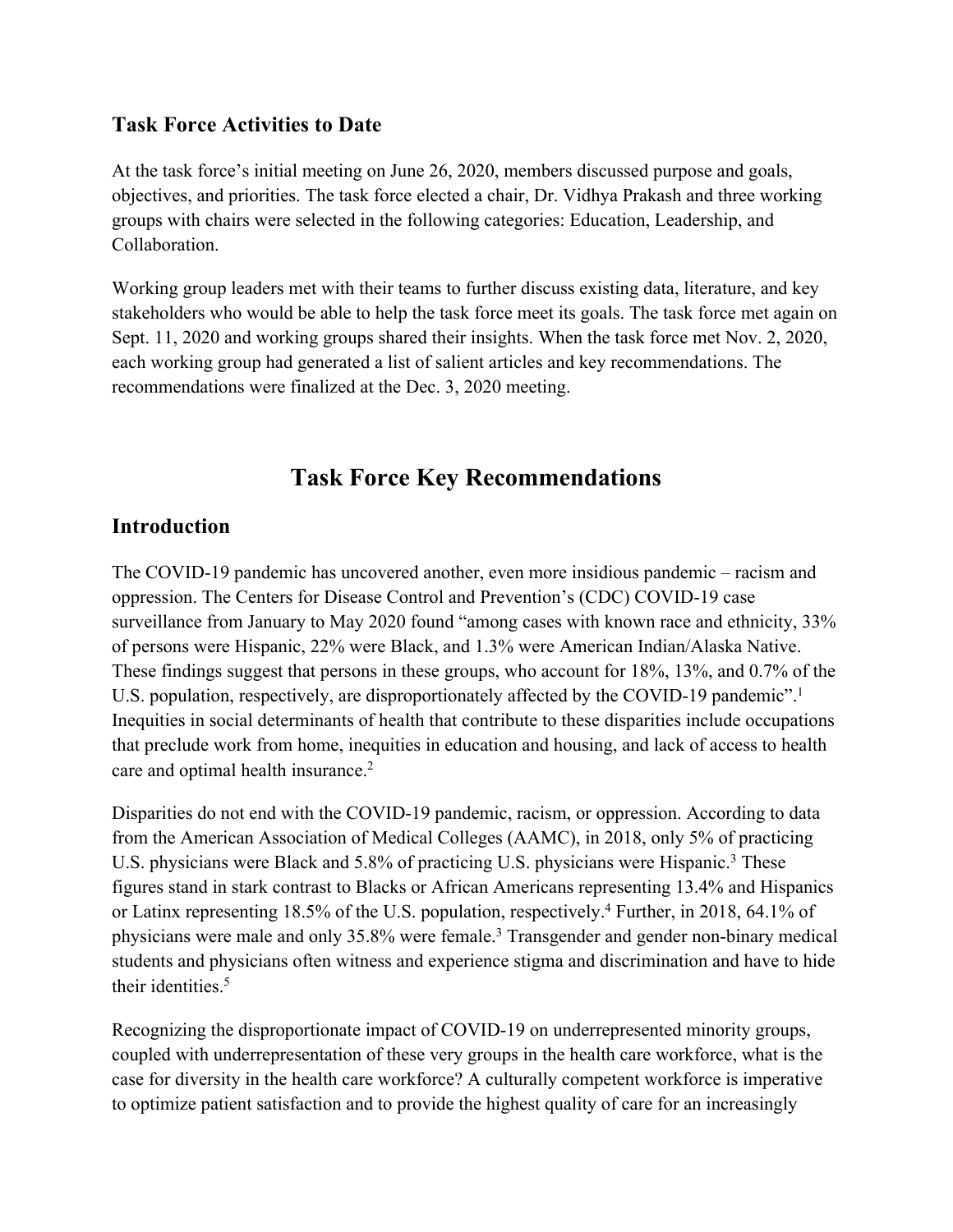diverse patient population. Further, a diverse health care workforce is required to enhance access and provide excellent patient care in underserved communities. More data reveals that physicians who are Black, Hispanic, and Native American practice in underserved communities,<sup>6</sup> and that racial concordance between patient and provider leads to improved patient satisfaction.7 A diverse health care workforce will also help broaden a narrow research agenda to one that addresses the disparities in health care unearthed by COVID-19.8

What is holding us back in diversifying the health care workforce? As a result of decisions to end taking race into account for school admission, medical school enrollment of underrepresented minority groups is on the decline.<sup>8</sup> In 2017, more women enrolled in U.S. medical schools than men, but women continue to struggle with career advancement in medicine.<sup>9,10</sup>

The task force is determined to diversify the state's health care workforce in order to create a culturally competent workforce, to optimally care for underserved populations, to broaden the research agenda, and to improve patient satisfaction through service of the highest quality of care.

## **Committee Reports and Recommendations**

## **Leadership Report**

Currently, 4 of 10 Americans identify with racial or ethnic groups other than White and that number is projected to increase within the next three decades.<sup>11</sup> People of color and low-income individuals experience more barriers in accessing care, have a higher uninsured rate, are less likely to participate in clinical trials, and are underrepresented in the health care workforce.<sup>12,13</sup> A 2015 survey conducted by the American Hospital Association's Institute for Diversity in Health Management found that among hospitals in the U.S., racial/ethnic minorities comprise only 14% of board members, 11% of hospital executives, and 19% of managers. 12,14 Additionally, although 80% of the hospital workforce is female, only 25% of women are executive-level managers and only 3% are female minority executive-level managers. Results from a 2014 survey conducted by the American College of Healthcare Executives (ACHE) disclosed that people of color and females with comparable education and experience, made significantly lower salaries in similar leadership positions when compared to White men.<sup>15</sup> In terms of health research, Asian and Black women with Ph.Ds. and M.D.s are significantly less likely to receive National Institutes of Health (NIH R01) research funding compared to White women<sup>16</sup> and, when comparing individuals with similar ability and characteristics, Black scientists are disproportionately underfunded in the NIH workforce.<sup>17</sup>

To fully promote health equity and decrease health disparities among underrepresented populations, it is imperative to cultivate a health care workforce that reflects the individuals and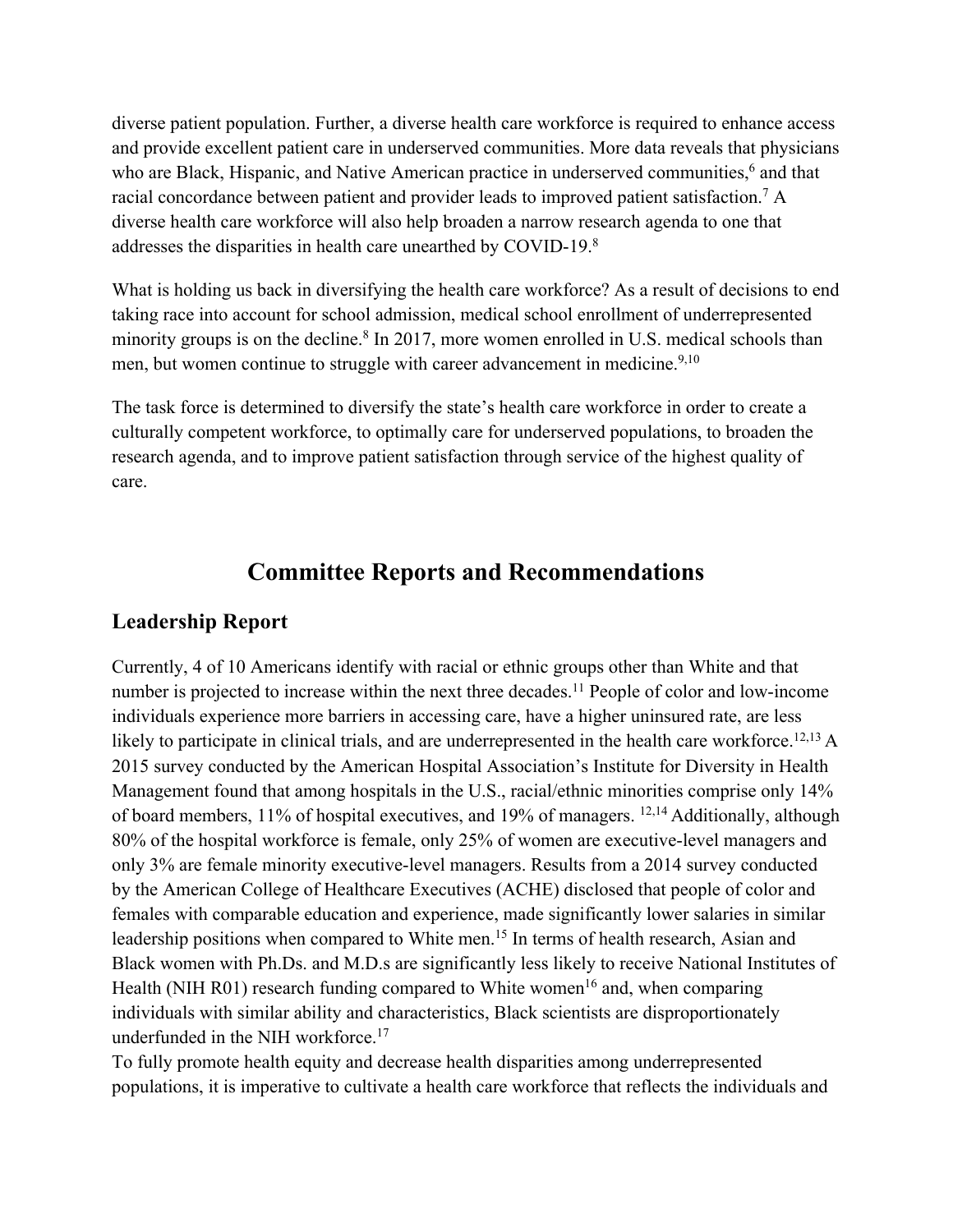communities served and sometimes neglected. Moreover, studies show diverse leadership in the health care workforce results in positive clinical and financial outcomes.<sup>12</sup> Diverse and equitable leadership in health care can improve culturally responsive care, enrich data and analytics, mitigate mistrust and improve health care utilization and access, improve profitability, promote productivity and retention, and strengthen clinical and public health research.<sup>12,18</sup> Based on a review of current literature, the task force offers the following recommendations to increase diversity, inclusion, and equity among health care leaders:

- 1. A continuation of the 2015 ACHE Diversity in Leadership study that would include data specific to local organizations, starting with academic institutions.
- 2. Sharing the ACHE Diversity in Leadership study and try to get buy-in from the Illinois Hospital Association, Illinois Primary Health Care Association, and academic institutions to ensure a robust data set.
- 3. Highlight organizations that focus on leadership training for professional students and early- to mid-career health care professionals like the Presidential Management Fellowship, Schweitzer, ACHE fellowships, and Robert Wood Johnson Foundation. Some of these are paid and some require dues/tuition. These could be advertised in schools and health care organizations to encourage professionals and to promote more diversity in leadership positions across the state.

## **Education Report**

It is well documented that higher education is a key pathway to social mobility, and that racial and ethnic disparities in higher education enrollment contributes to diminished social mobility for these communities.<sup>19</sup> Because higher education is a prerequisite to enter health professions, it stands to reason that a lack of diversity in these professions is, in part, a pipeline issue. With appropriate funding, attention to outcome metrics, and long-term commitment, pipeline building programs targeting students at the high school level are effective at diversifying health professions.20

As part of their institutional mission and strategic plans, higher education institutions can communicate their commitment to diversity, equity, and inclusion goals. Consequently, making diversity, equity, and inclusion a priority often leads to appropriation of necessary resources and funds to achieve related goals. Development and implementation of universal guidelines on the ways higher education institutions in the state can demonstrate and/or strengthen commitment to diversity, equity, and inclusion is recommended. In turn, expressing and demonstrating commitment to diversity, equity, and inclusion results in an inclusive campus climate and allows for the development of effective support services for students.<sup>19</sup> Additional benefits include less reported discrimination and bias and improved academic outcomes for students from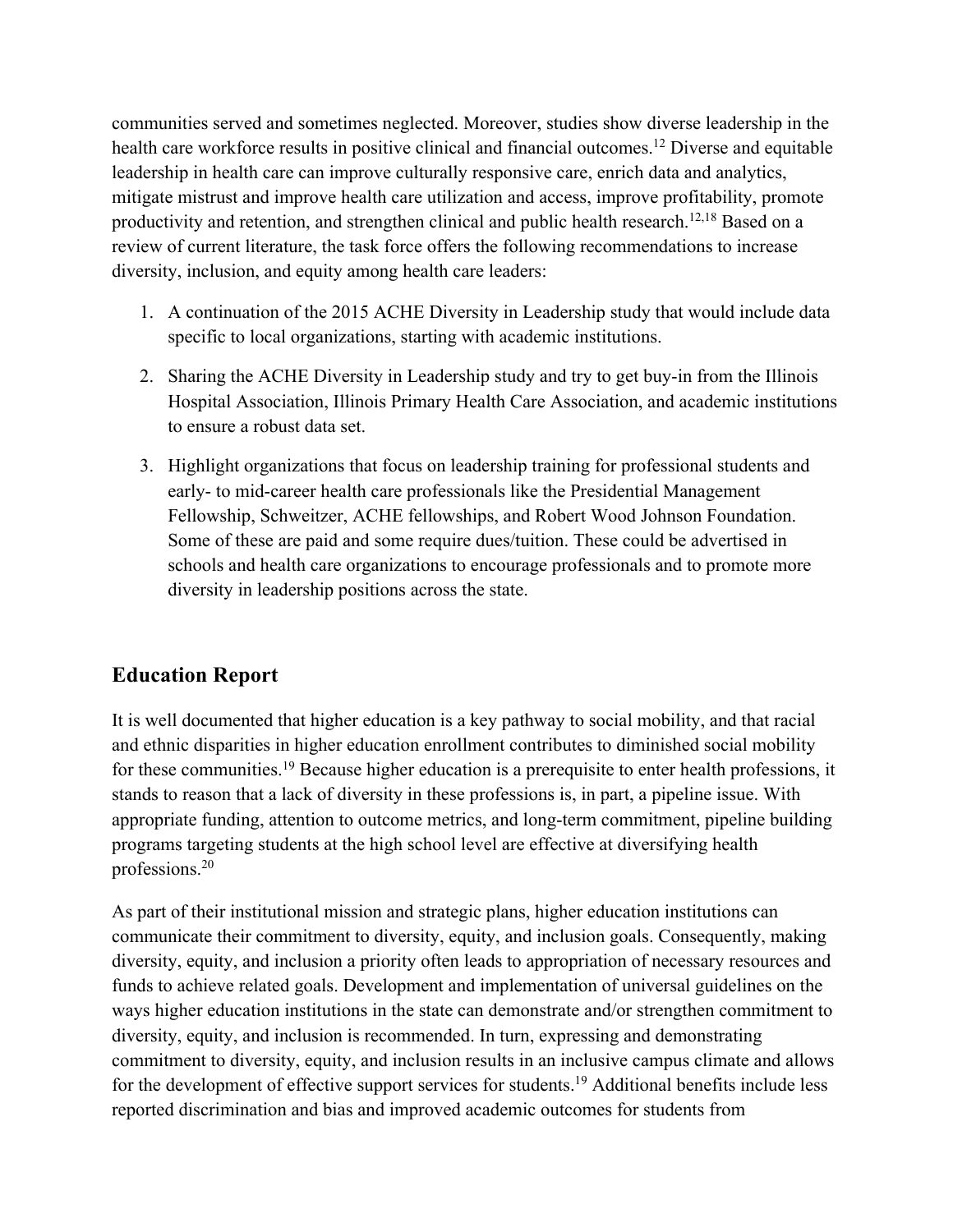underrepresented racial minority and/or from low income backgrounds.<sup>19</sup> Consequently, higher education institutions are enabled to take concrete steps towards enrolling, retaining, and graduating more students from underrepresented groups, thus increasing representation of diverse and culturally competent health professionals.<sup>19, 21</sup>

Based on a review of current literature, the following recommendations are offered to increase diversity, inclusion, and equity in the education sphere:

## **Education**

- 1. Appropriate funding to outreach/pipeline building programs for high school students from underrepresented racial minority and/or low-income backgrounds to consider health care education as a post-secondary path, including both direct contact with students and background education for science teachers and guidance counselors.
	- Develop standardization for assessing program effectiveness.
- 2. Develop and implement universal guidelines for institutions of higher education as it relates to their institutional commitment to diversity, equity, and inclusion and support services for students from underrepresented racial minority and/or low-income backgrounds.
- 3. Call to action for licensed/practicing health care professionals to volunteer for outreach efforts at the elementary school level (e.g., "Career Day" at school, serve as a judge at a science fair, etc.)

## **Collaboration Report**

#### Global Collaboration

Through global partnerships, health care across cultures can be built and strengthened. Focusing on a global scale can help utilize resources to promote meaningful impact at the local level.<sup>22</sup> Social media and online technologies can open many doors for global collaboration, opening doors across borders. Once a framework is developed, online sources can be used to collaborate with other government task forces, leaders in the field, and researchers who can help build and sustain the task force to ensure the best resources are provided to local groups.<sup>23</sup> When evaluating the lack of resources and number of doctors to support some communities, extra support from a more diverse group of nurses and physician assistants can help improve the health care infrastructure. Collaboration to increase capacity for health care professionals requires careful planning, open communication, implementation, formative and summative evaluation, and sustainability.24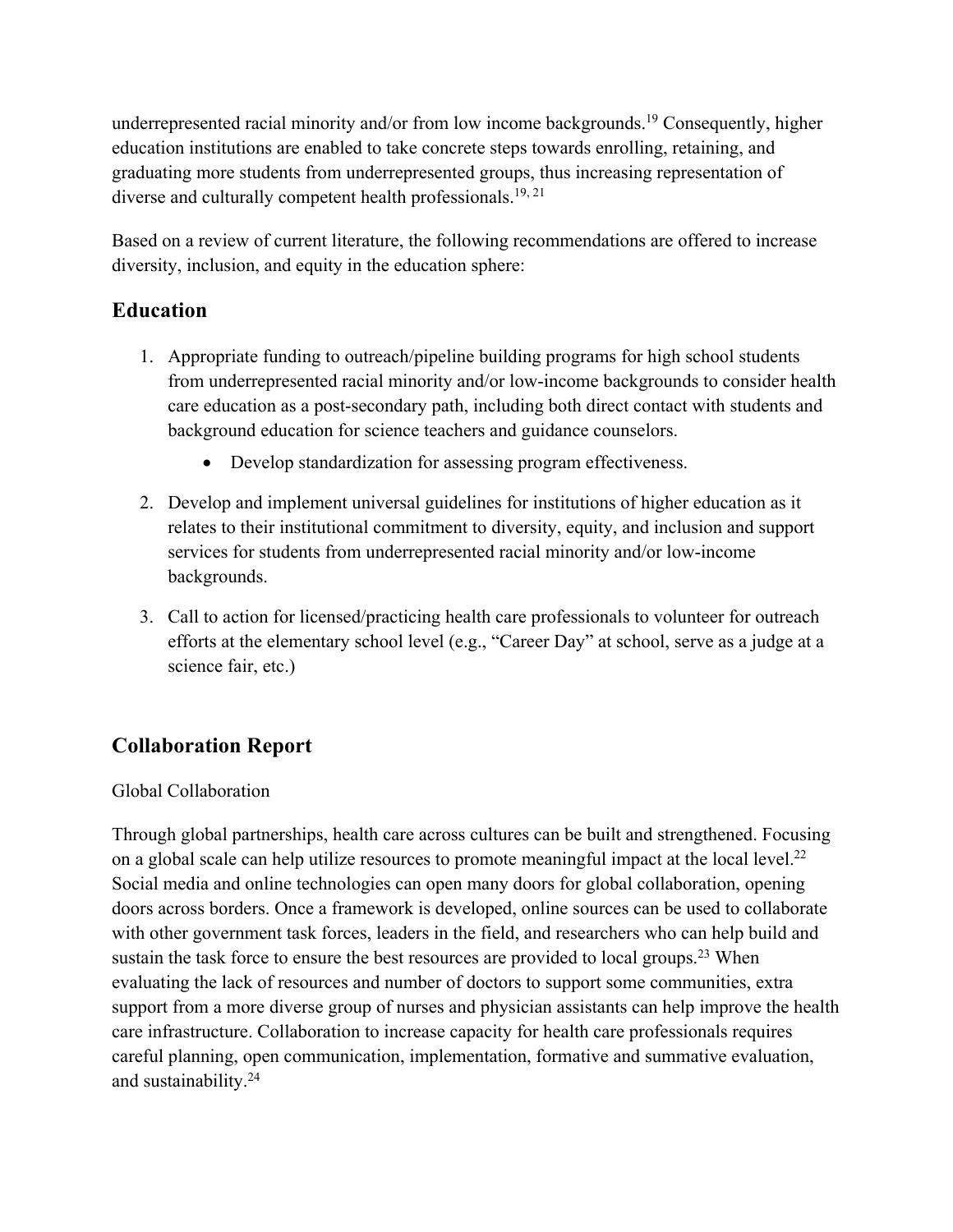#### Collaboration across disciplines

Collaboration across disciplines increases the diversity in health care. Medical students and health care professionals will benefit from exposure to cross-disciplinary teamwork and core concepts of medical innovation.25 To address complex challenges in patient care; diversity in collaboration across medicine, dentistry, optometry, nursing, engineering, business; and design is critical.26 Health care task forces can encourage diversity across individuals, ideas, and projects to address clinical challenges. Stanford University hosted a successful inaugural health care hackathon model to promote diversity in collaboration in medicine,<sup>27</sup> which can be further utilized at the state level.

The long-term solution to achieving adequate diversity in the health professions depends on focused and relevant education. Increasing the racial and ethnic diversity of the health care workforce is essential for the adequate provision of culturally competent care to the nation's burgeoning minority communities. A patient's experience is influenced by the expertise and collaboration of the team members. The diversity of perspectives enhances group problem solving and creativity. In a team, focused environment diversity encompasses training and experience not just race, sex, and culture.<sup>28</sup>

#### Collaboration for diversity

Benefits of diversity in professional life: The LEAD (Leadership Education and Development) Program in Business is an initiative "involving universities, corporations, a federal government agency, and a nonprofit coordinating body in an effort to introduce students to business education and careers in business."<sup>26</sup> These resources can be used to further promote diversity. Stronger team reward contingencies stimulate collaboration. Increasing collaboration strengthens those of deep-level (psychological) diversity. Perceived diversity transmits the impact of actual diversity on team social integration, which in turn affects task performance.

When evaluating diverse perspectives for patients, prioritizing diversification of the nursing workforce is imperative to address the shortage of nurses, and to provide culturally competent care for a diverse population.<sup>29</sup> Collaborative research teams are vital to generating meaningful solutions and lasting, favorable outcomes. According to Cheruvelil et al, diversity and interpersonal skills are instrumental in creating and in maintaining high‐performing collaborative research teams.<sup>30</sup>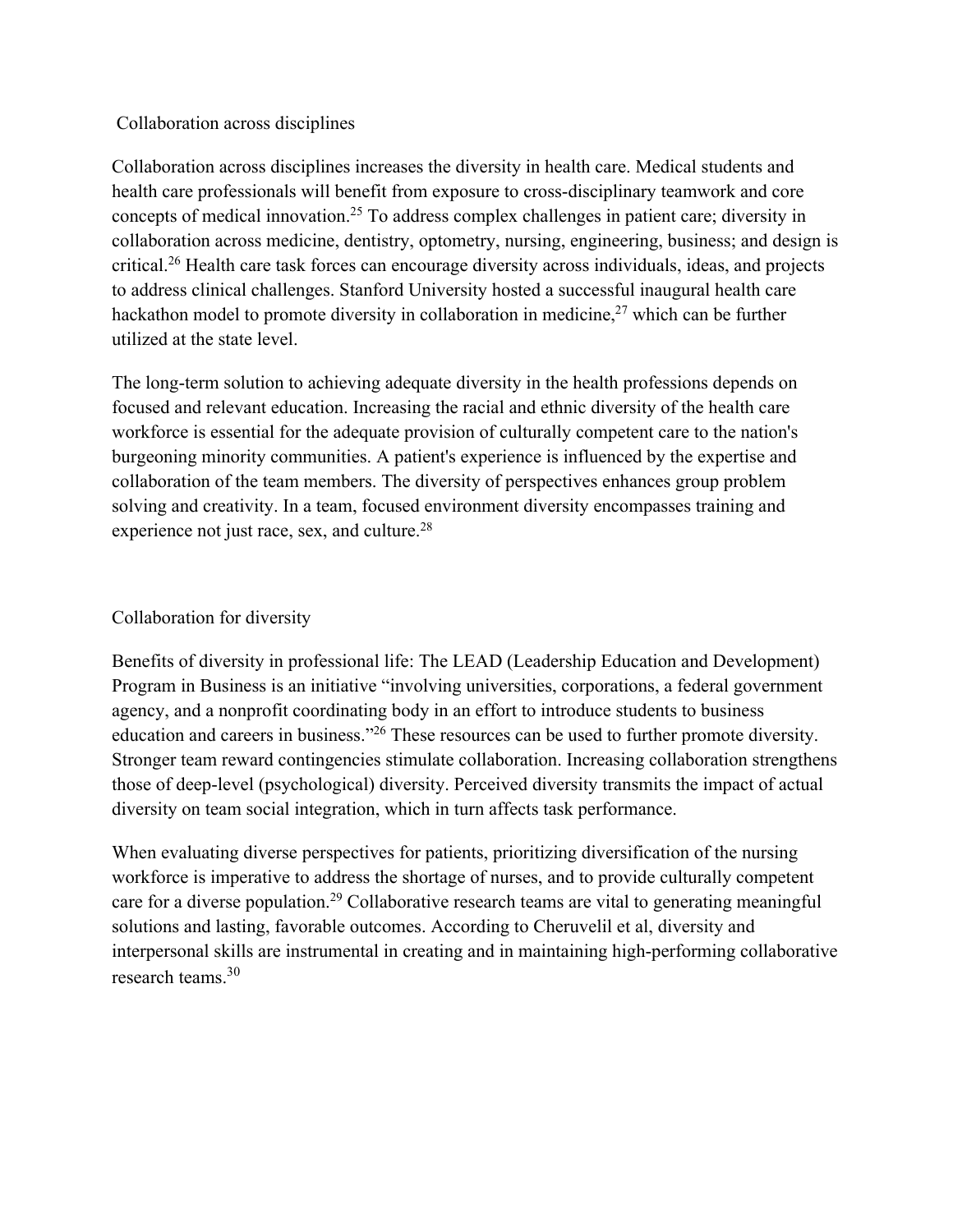## **Collaboration Recommendations**

- 1. Build partnerships with key regional, state (Illinois State Medical Society, Illinois Alliance for Welcoming Healthcare), and local stakeholders to form a statewide diversity in health care coalition. Involve medical, dental, optometric, nursing, and physician assistant associations in the task force initiatives. The ultimate goal would be to provide resources to all task forces among the professions and aid in executing appropriate education to health care professionals. Stanford University's successful inaugural health care hackathon model to promote diversity in collaboration in medicine is one that can be emulated.
- 2. Include national partners, such as the Healthcare Diversity Council, National Diversity Council, National Medical Association, Area Health Education Centers, American Medical Association, and American Medical Women's Association, to forge collaborations with the statewide diversity in health care coalition.
- 4. Generate a list of international think tanks with whom the statewide diversity in health care coalition can establish partnerships (e.g., National Association of Hispanic Nurses-Illinois, Chicago Medical Organization for Latino Advancement (MOLA), Chicago Chapter of the Black Nurses Association, Philippine Nurses Association of Illinois).
- 5. Create opportunities to engage community-based organizations and pipeline programs across the state that play a vital role in increasing diversity in health care professions.

## **Next Steps**

The task force will actively engage with regional and national stakeholders and think tanks to fulfill its mission of diversifying the state's health care workforce. Funding outreach and pipeline programs to develop and empower the next generation of health care workers; providing health care organizations and institutions of higher learning a framework for prioritizing equity, diversity, and inclusion in their settings; and acquiring essential data to guide leadership development in health care through collaborative partnerships are salient first steps to provide the highest quality of culturally competent care to the increasingly diverse patient population in Illinois.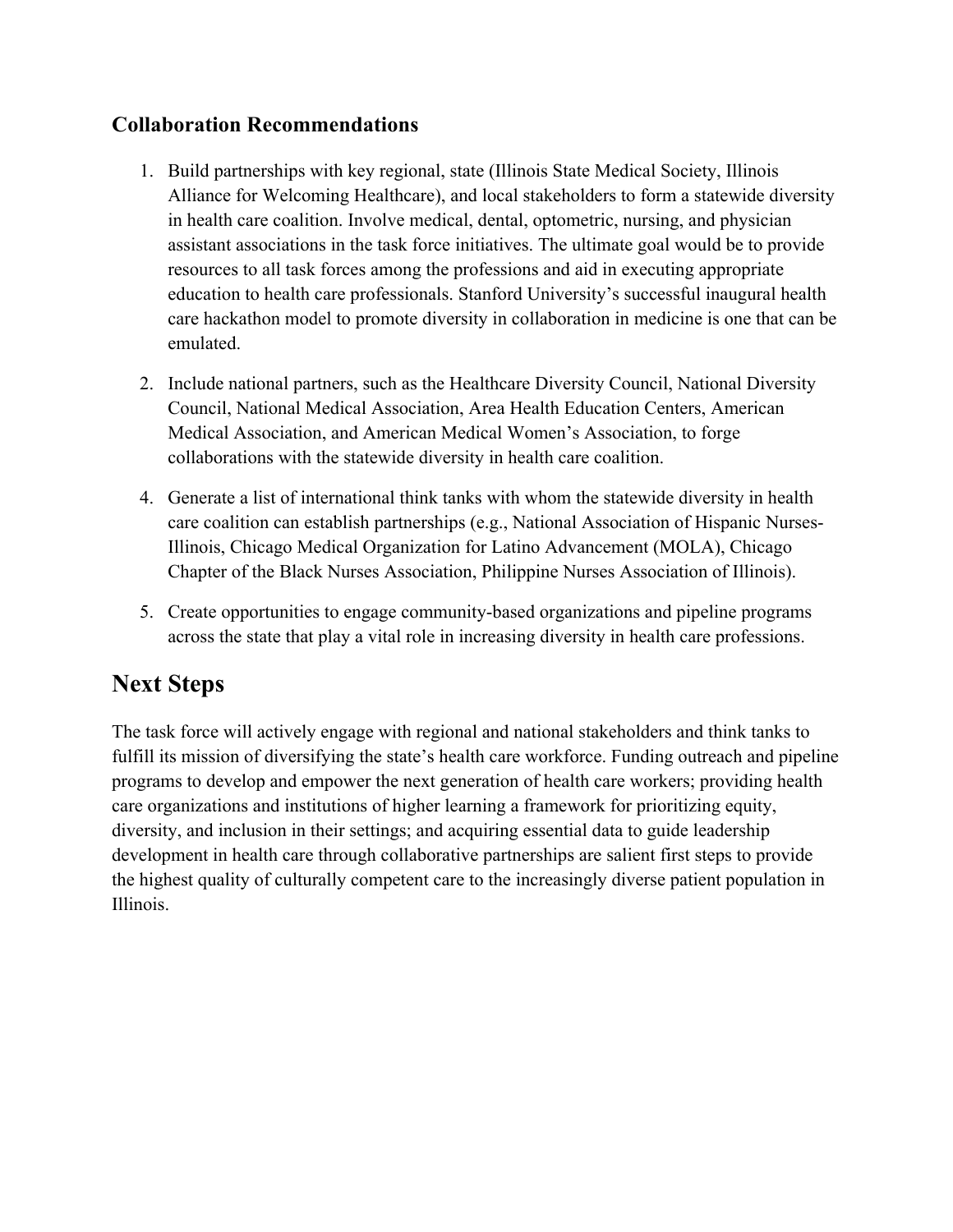## **References**

- 1. https://www.cdc.gov/mmwr/volumes/69/wr/mm6924e2.htm?s\_cid=mm6924e2\_w
- 2. https://www.cdc.gov/coronavirus/2019-ncov/community/health-equity/raceethnicity.html
- 3. https://www.aamc.org/data-reports/workforce/interactive-data/figure-18-percentage-allactive-physicians-race/ethnicity-2018
- 4. https://www.census.gov/quickfacts/fact/table/US/PST045219
- 5. Dimant OE, Cook TE, Greene RE, Radix AE. Experiences of Transgender and Gender Non-Binary Medical Students and Physicians. Transgend Health 2019; 4(1):209-216.
- 6. Kington R. "Increasing Racial and Ethnic Diversity Among Physicians: An Intervention to Address Health Disparities?" In *The Right Thing to Do, the Smart Thing to Do: Enhancing Diversity in Health Professions—Summary of the Symposium on Diversity in Health Professions in Honor of Herbert W. Nickens.* 2001: 64, 68.
- 7. L. Cooper-Patrick et al., "Race, Gender, and Partnership in the Patient-Physician Relationship," *Journal of the American Medical Association* (11 August 1999): 583–589; and S. Saha et al., "Patient-Physician Racial Concordance and the Perceived Quality and Use of Health Care," *Archives of Internal Medicine* (10 May 1999): 997–1004.
- 8. Cohen JJ, Gabriel BA, Terrell, C. The Case for Diversity in the Health Care Workforce. Health Affairs: 21(5):90-102.
- 9. Association of American Medical Colleges. More women than men enrolled in U.S. medical schools in 2017. Dec. 18, 2017. https://news.aamc.org/pressreleases/article/applicant-enrollment-2017.
- 10. Jena AB, Khullar D, Ho O, Olenski AR, Blumenthal DM. Sex Differences in Academic Rank in US Medical Schools in 2014. JAMA 2015; 314(11): 1150-1158.
- 11. Frey, W. (2020). The nation is diversifying even faster than predicted, according to new census data. Brookings. Accessed from https://www.brookings.edu/research/new-censusdata-shows-the-nation-is-diversifying-even-faster-than-predicted/.
- 12. B.E. Smith. (2018). Exploring the Benefits of Leadership Diversity. Accessed from https://www.besmith.com/uploadedFiles/BESmith/Content/Trends\_And\_Insights/Articles /Industry\_Report-Exploring\_the\_Benefits\_of\_Leadership\_Diversity\_2018.pdf.
- 13. KFF. (2020). Disparities in Health and Health Care: Five Key Questions and Answers. Accessed from https://www.kff.org/racial-equity-and-health-policy/issuebrief/disparities-in-health-and-health-care-five-key-questions-and-answers/.
- 14. American Hospital Association [AHA] Institute for Diversity and Health Equity. (2016). Diversity and Disparities: A Benchmarking Study of U.S. Hospitals in 2015. Accessed from https://www.aha.org/websites/2015-06-01-institute-diversity-health-management.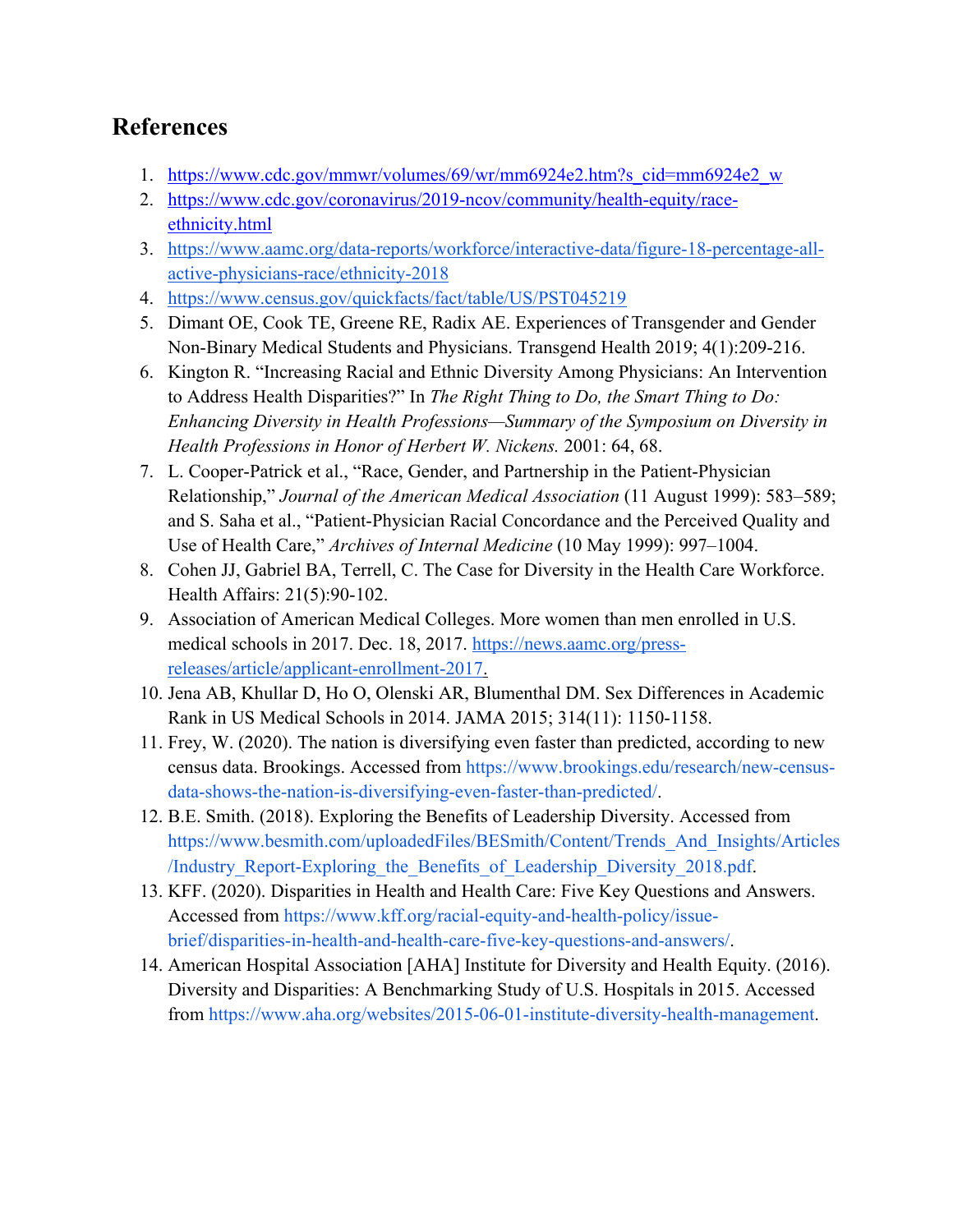- 15. American College of Healthcare Executives (ACHE). (2015). A racial/Ethnic Comparison of Career Attainments in Healthcare Management. Accessed from https://www.ache.org/learning-center/research/about-the-workplace/race-ethnicitystudies*https://www.ache.org/-/media/ache/learningcenter/research/2014raceethnicityreportsummary.pdf*
- 16. Ginther, D. K., Kahn, S., & Schaffer, W. T. (2016). Gender, Race/Ethnicity, and National Institutes of Health R01 Research Awards: Is There Evidence of a Double Bind for Women of Color?. *Academic medicine : journal of the Association of American Medical Colleges*, *91*(8), 1098–1107. https://doi.org/10.1097/ACM.0000000000001278.
- 17. Nikaj, S., Roychowdhury, D., Lund, P. K., Matthews, M., & Pearson, K. (2018). Examining trends in the diversity of the U.S. National Institutes of Health participating and funded workforce. *FASEB journal : official publication of the Federation of American Societies for Experimental Biology*, fj201800639. Advance online publication. https://doi.org/10.1096/fj.201800639.
- 18. Cohen, J., Gabriel, B., Terrell, C. (2002). The Case for Diversity in the Health Care Workforce. Health Affairs. 21:5, 90-102. https://www.healthaffairs.org/doi/full/10.1377/hlthaff.21.5.90.
- 19. Advancing Diversity and Inclusion in Higher Education Key Data Highlights Focusing on Race and Ethnicity and Promising Practices, Office of Planning, Evaluation and Policy Development Office of the Under Secretary U.S. Department of Education. November, 2016.
- 20. Winkleby MA. The Stanford Medical Youth Science Program: 18 years of a biomedical program for low-income high school students. Acad Med. 2007 Feb;82(2):139-45. doi: 10.1097/ACM.0b013e31802d8de6. PMID: 17264691.
- 21. Institute of Medicine (US) Committee on Institutional and Policy-Level Strategies for Increasing the Diversity of the U.S. Healthcare Workforce; Smedley BD, Stith Butler A, Bristow LR, editors. In the Nation's Compelling Interest: Ensuring Diversity in the Health-Care Workforce. Washington (DC): National Academies Press (US); 2004. Paper Contribution A, Increasing Diversity in the Health Professions: A Look at Best Practices in Admissions. Available from: https://www.ncbi.nlm.nih.gov/books/NBK216007/
- 22. Kulwicki, A. (2006). Improving Global Health Care Through Diversity. *Journal of Transcultural Nursing*, *17*(4), 396.
- 23. Patterson, A., Bahle-Lampe, A., Greiner, B., Bracciano, A., Lohman, H., Mu, K., & Yongyue Qi. (2020). Meeting Global Rehabilitation Needs: The Development and Evaluation of an International Visiting Rehabilitation Student Program. Journal of Allied Health, 49(2), 99–104a.
- 24. Cummings. Work Groups, Structural Diversity, and Knowledge Sharing Management Science 50(3), 352–364.
- 25. Rozelle, C. (2018). Exposing Students to Diverse Health Care Teams. *ABNF Journal*, *29*(1), 5–7.